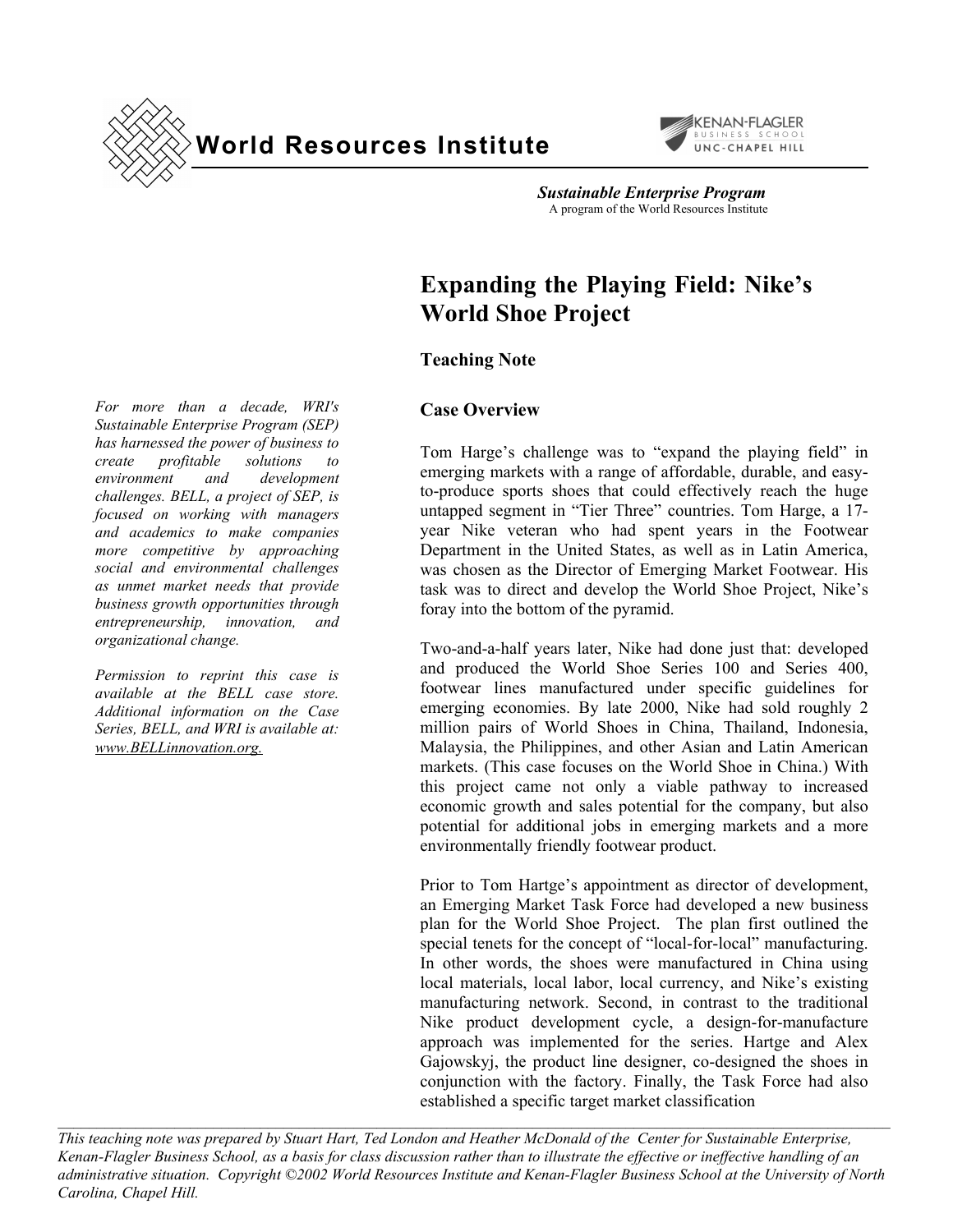system. Exhibit 5 of the case defines this categorization. Nike had chosen to focus on Tier Three markets developing markets with high potential characterized by a population of 1 billion and an average of \$2,000 purchasing power parity.

Since Nike had never competed in such markets (nor had any of its "usual" competitors, like Adidas or Reebok), forecasting market size, revenue and sales potential, and gross margins was a difficult task. While numbers were laid out (outlined in Table 1 of the case), Hartge readily admits that neither he nor the company was very focused on meeting the forecasts. The numbers were not truly important. Internally, pairs of shoes sold were the way company managers measured "success."

## **Key Challenges: Cases A and B**

Case A—By January 2001, Hartge and his team had sold only 404,520 pairs of World Shoes in China. In the context of China's booming population of 1.2 billion, this number was a disappointment. Three key issues contributed to the disappointing sales. First, internal organizational challenges prohibited the growth of the line. Rigid profit margin expectations handed down by corporate headquarters created an environment that encouraged the sale of Nike's high-margin products to high-end customers. Regardless of the low cost of the World Shoes, they were still slapped with a high profit margin, resulting in overpriced products compared to local Chinese products. Second, because of the current distribution network and infrastructure that Nike had in place for its high-end footwear, the World Shoes, distributed through the same channels, didn't reach the proper target market. The Series 100 and Series 400 were simply placed on a shelf next to the expensive Air Max in an urban retail store. The consumers in the intended market segment, who lived primarily in rural areas, didn't necessarily shop at these places. However, Nike had no system to distribute the shoes outside of its three major metropolitan areas. Finally, no marketing plan for the World Shoes existed in China. (Marketing was left up to the local country managers.) Neither the Chinese retailers nor the consumers had any understanding of the value of the World Shoe line.

Case A ends without any indication of what will become of the World Shoe project. In two days, Tom Hartge will meet with CEO Phil Knight and the fate of the project will be determined. What should Hartge do to persuade senior management to support and continue the project?

Case B—It is now one year later. The World Shoe Project is "alive in spirit only." Nike management feels that the World Shoe is "ahead of its time." Yet with the continuing need to find new growth opportunities, this conclusion by Nike is paradoxical to Hartge. Rather than having the right business model at the wrong time, the World Shoe may have been the wrong model for the right time. The revenues generated by Li Ning and the counterfeiter shoe manufacturers indicate that there is a market for high-volume, low-margin shoes and that companies apparently can make money in this space.

Most of Nike's problems will likely remain after the elimination of the World Shoe. Growth will still be flat, counterfeit Nike's will remain endemic, and an inability or unwillingness to experiment with new business models will continue to prevail. While the chances of resurrecting the World Shoe Project appear to be slim, CEO Knight remains a supporter. This suggests that there may be an opportunity to reframe the World Shoe concept. Clearly, given the results to date, Hartge or another visionary at Nike would need to create a compelling business case for continuing to pursue bottom-of-the-pyramid business ventures. In addition, a new business model will need to be developed and effectively implemented if Nike is truly going to capitalize on this opportunity.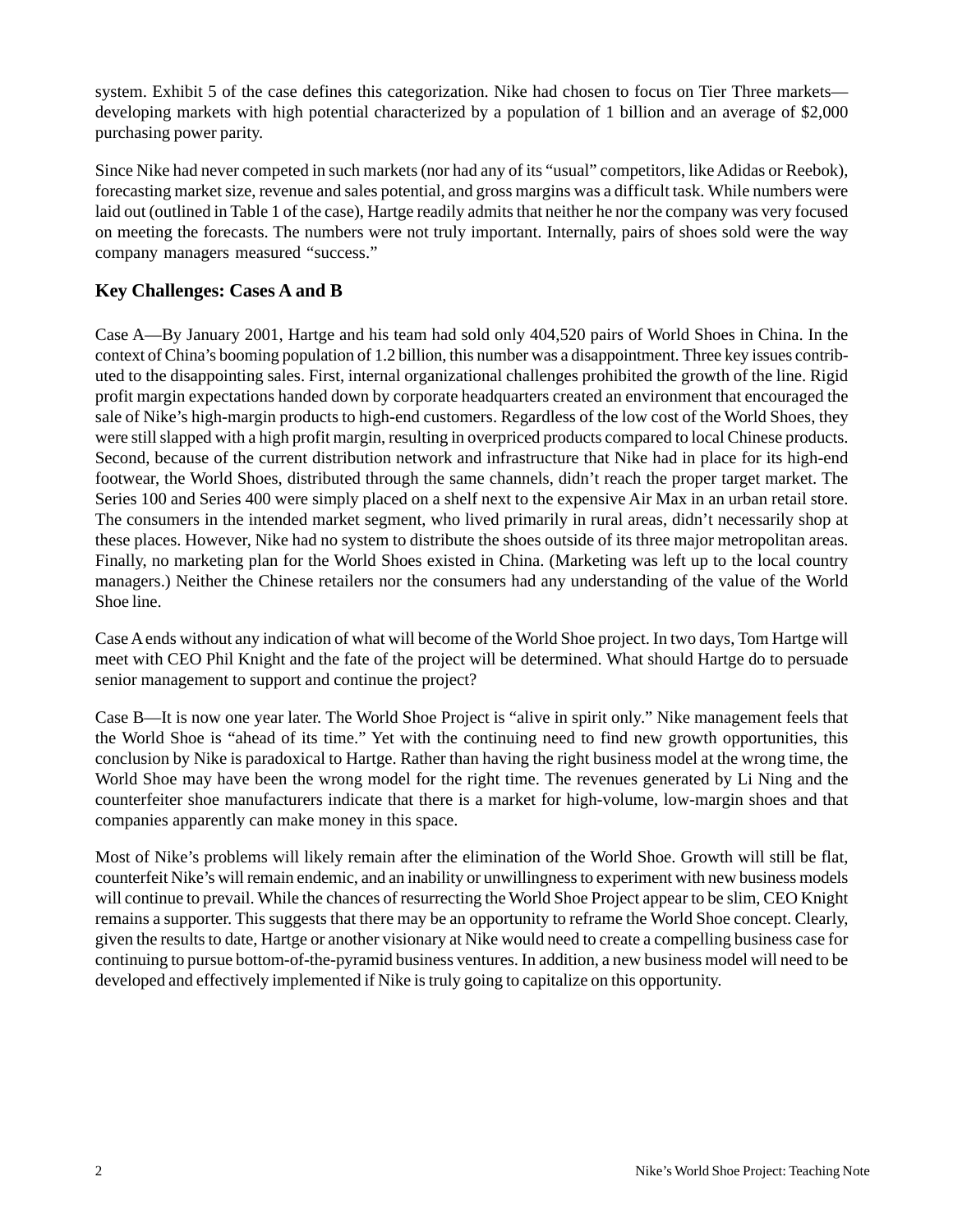## **Learning Objectives**

The case objectives are threefold:

(1) Identify the differences in business strategies for developed versus developing world markets, and explore the disruptive challenges that can face a company attempting to tap emerging markets.

(2) Offer the students a better understanding of the potential internal constraints and need for new business models when exploring emerging markets in developing countries.

(3) Investigate the sustainability issues surrounding market entry into the bottom of the pyramid.

## **Supplementary Video**

A two-part interview with Tom Hartge, is available for dowload at http://multimedia.wri.org/ or for purchase on CD-Rom from WRI (*see front page*). In the first segment, roughly 5 minutes in length, Hartge explains the internal challenges faced by the World Shoe Project. In the second segment, roughly two minutes in length, Hartge reflects on challenges faced by multinational corporations in general when entering bottom-of-the-pyramid markets.

#### **Suggested Readings**

The following articles are suggested to serve as lenses through which to view case issues:

- Dawar, Niraj, and Amitava Chattopadhyay, "Rethinking Marketing Programs for Emerging Markets," Working Paper Number 320, University of Michigan, June 2000.
- Prahalad, C.K., and Stuart L. Hart, "The Fortune at the Bottom of the Pyramid," *Strategy+Business*, 26: 54-67, 2002.

#### **Teaching Overview**

Cases A and B can be used either in a core strategy course, an international business class, or a specialized elective on sustainable enterprise. The case is ideally suited for the M.B.A. and executive levels and requires a grasp of fundamental strategic principles. However, advanced B.B.A. students with solid fundamentals in strategic analysis would also benefit.

The material may be covered in either one or two class sessions, depending on the desired depth of analysis. In a one-class session, two formats are suggested:

- 1) The students prepare Case A and Case B is handed out and summarized during the session, or
- 2) The students prepare both cases, and student teams present strategy alternatives in class.

In a two-class sequence, the Case A discussion is extended, with Case B distributed at the end of the session to set up the next class.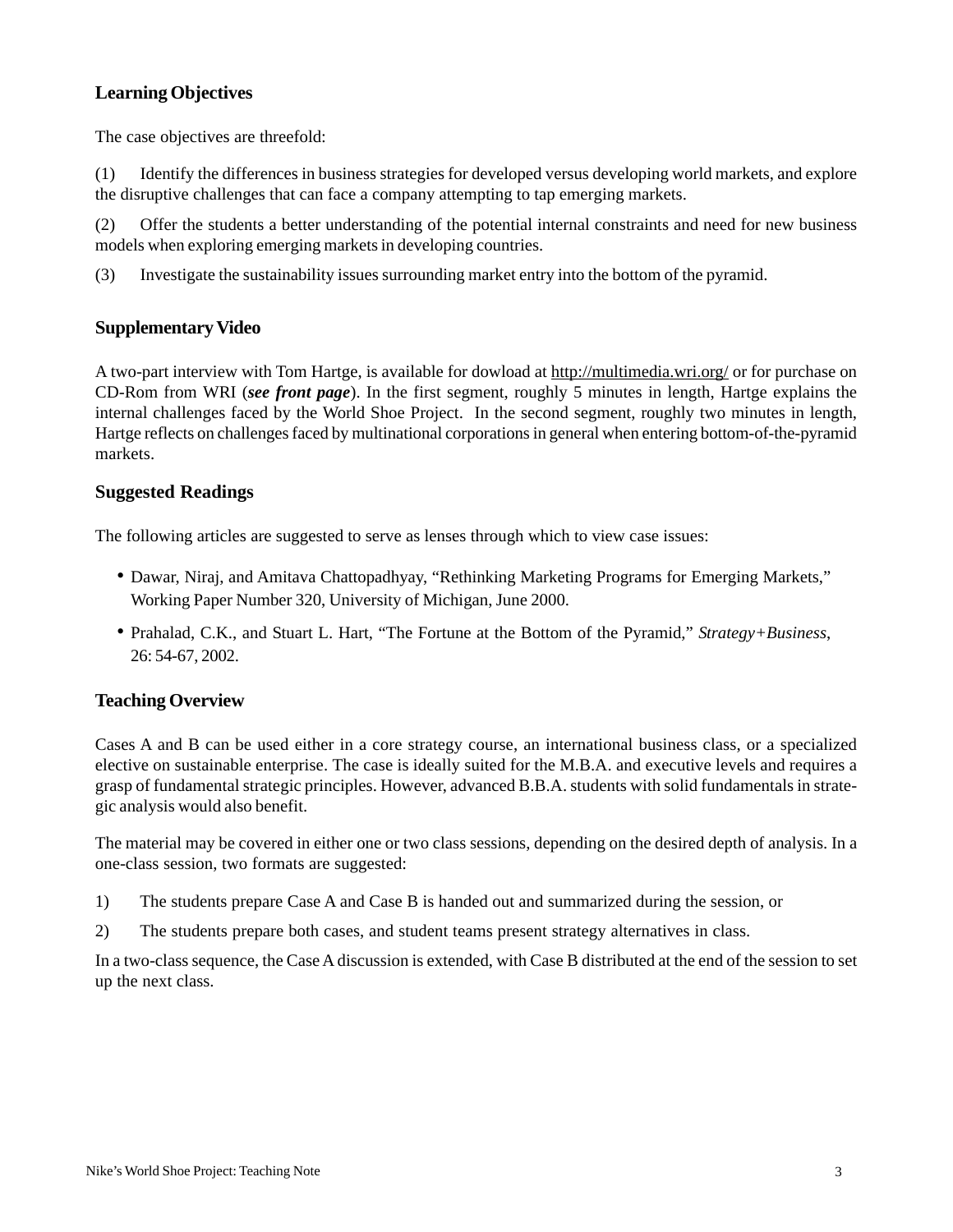## **Teaching Plan: One Session**

In the one-class format, Case A can be distributed 2 to 7 days prior to class. The case can be set up nicely with a discussion of the two readings. Students could be stimulated in advance with the following discussion questions:

- What should Tom Hartge recommend to senior management regarding the World Shoe?
- What are the appropriate sales and profit goals for this line?
- What business model would be most appropriate and effective?
- Can the "triple bottom line" be used to Nike's advantage?

The class can begin with a brief discussion of the readings by asking how "developed" market business strategies need to be fundamentally reconsidered when moving into an "emerging" market context with a focus on the "bottom of the pyramid." The table in Attachment 1 provides a summary of some of the differences.

Next, the first video clip can be presented up to the brief gap at about 5 min., 20 seconds. This piece features Hartge discussing some of the challenges that the World Shoe Project faced internally. After the video, divide the students into teams and present the following question for discussion: *What should Tom Hartge recommend to senior management regarding the World Shoe?*

Teams should huddle for 5 minutes and be asked to prepare a 3-minute response to the question. This portion of the class should lead into a discussion of the World Shoe's choice of organizational form, price, distribution strategies, production options, potential partners, branding decisions, performance metrics, and investment possibilities. Attachment 2 provides a plan for how to collect student ideas into relevant categories during this discussion. Toward the end of this discussion, it is useful to move to the question of whether Nike's social and environmental performance is an advantage. Why, for example, would we want Nike to win out over local competitors such as Li Ning? Attachment 4 provides a plan for capturing this discussion with the students.

Once the key issues have been acknowledged and discussed, Case B can be handed out or summarized verbally. The students can read it and then view the second video segment (about 2 minutes). In this clip, Hartge reflects on challenges faced by MNCs in general when entering bottom-of-the-pyramid markets. With this additional information, the students can be asked to reflect back on their earlier recommendations for Hartge. With 20:20 hindsight, how could they frame a compelling business case to top management? Would their earlier recommendations to Hartge stand now? What strategies might they change to develop a more effective business model?

The class can be concluded with a discussion of what a potentially successful strategy for World Shoe might look like (Attachment 3).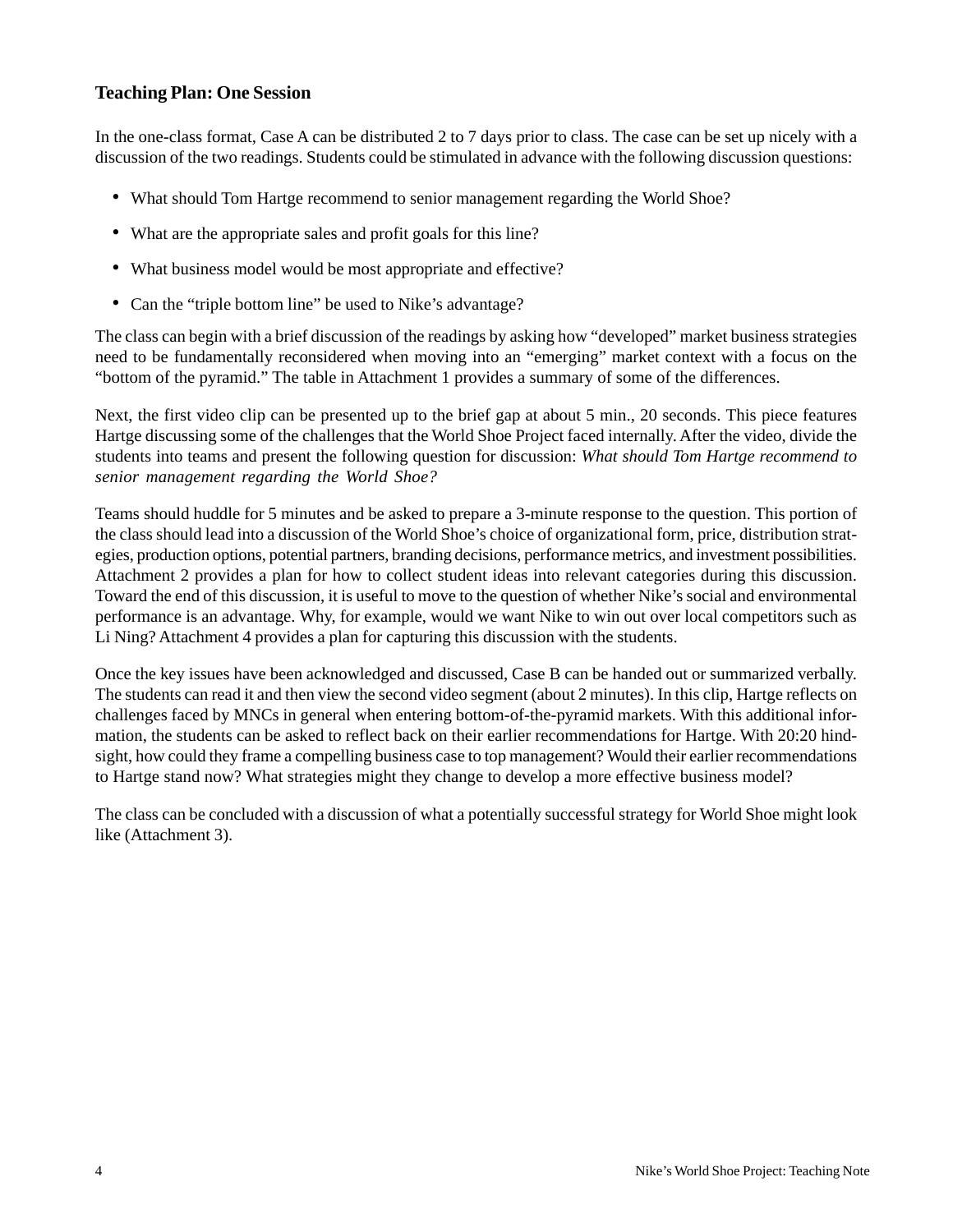#### **Timing for an 80-minute class:**

|    | Distribution of Case A                | 2 to 7 days prior to class |
|----|---------------------------------------|----------------------------|
| 2. | Administration                        | 5 minutes                  |
| 3. | <b>Assigned Reading Discussion</b>    | 15 minutes                 |
| 4. | First Video Clip                      | 5 minutes                  |
| 5. | Case Question/Discussion              | 30 minutes                 |
| 6. | Case B Summary/Second Video Clip      | 10 minutes                 |
| 7. | Discussion of Updated Recommendations | 10 minutes                 |
| 8. | Wrap-up                               | 5 minutes                  |

#### **Teaching Plan: One Session, Alternative Format**

As suggested earlier, an alternative teaching strategy for a one-session format is to divide the students into teams and distribute both cases several days ahead of class. The teams would be asked to prepare a 5- to 8-minute presentation in response to the following questions:

- What are the differences between a "developed" market business model and an "emerging" market business model focused on the "bottom of the pyramid?"
- Why did the World Shoe Project fail?
- What should Hartge have recommended to senior management regarding the World Shoe Project?
- From society's point of view (i.e., "triple bottom line"), why would we want Nike to win over local competitors such as Li Ning?

Alternative Method Timing for an 80-minute class:

| $\overline{1}$ . | Distribution on Both Cases             | 2 to 7 days prior to class |
|------------------|----------------------------------------|----------------------------|
| 2.               | Administration                         | 5 minutes                  |
| 3.               | <b>Assigned Reading Discussion</b>     | 15 minutes                 |
| 4.               | Video Clip                             | 5 minutes                  |
| 5.               | Case Question/Discussion/Presentations | 45 minutes                 |
| 6.               | Second Video Clip/Wrap-up              | 10 minutes                 |

## **Teaching Plan: Two Sessions**

A teaching strategy for the two-session class would include components of the two one-day teaching strategies. As noted above, for the two-class sequence, the Case A discussion is extended, with a focus on the Dawar and Chattopadhyay reading. Case B can then be distributed at the end of the first session. This sets up the second class, which can include the Prahalad and Hart reading and extensive consideration of developing a compelling business case and designing and implementing an effective business model.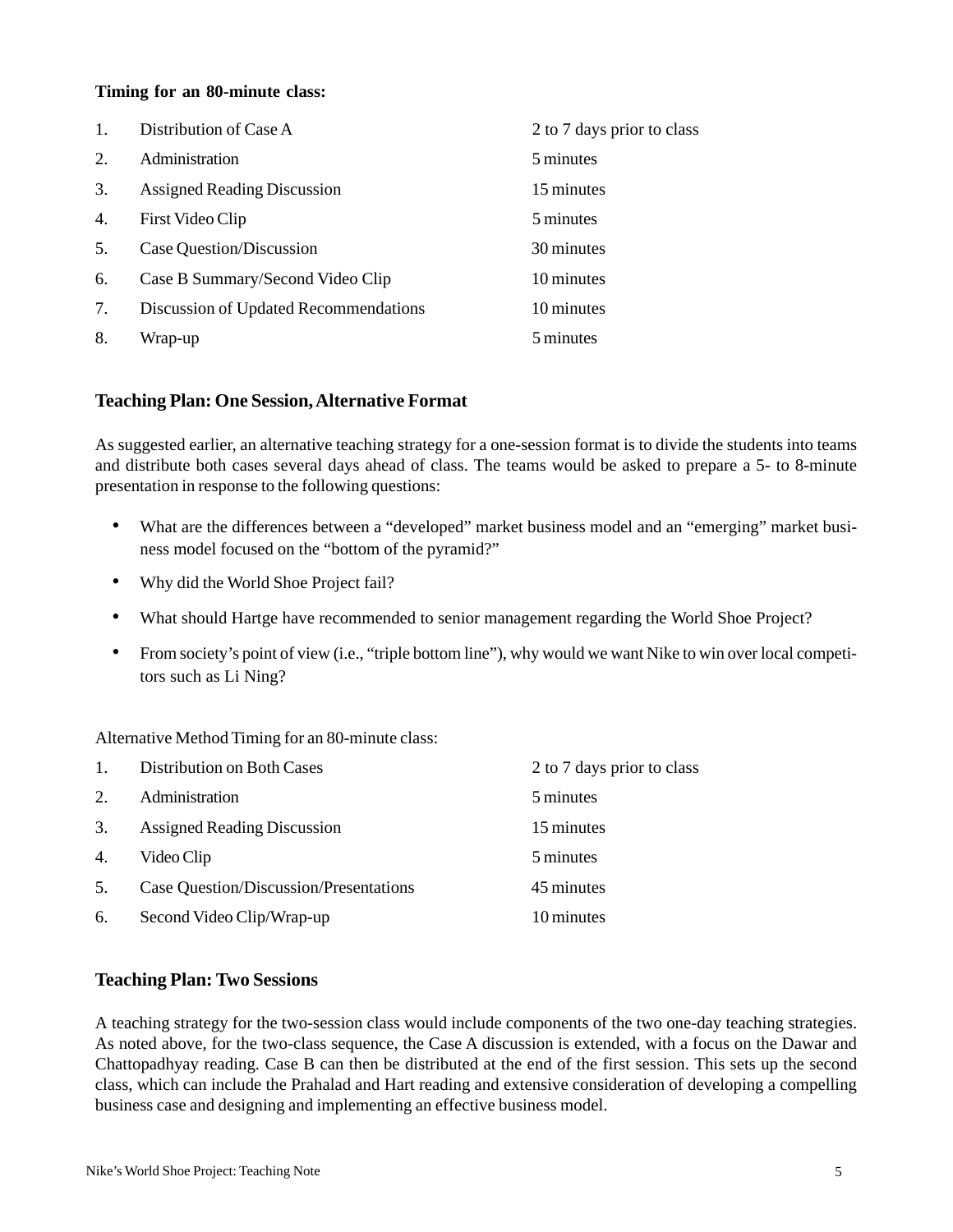# **Case Analysis**

As Prahalad and Hart point out, the economies of vastly populated countries such as China, India, and the former Soviet Union present a profusion of consumers and immense growth potential for multinational corporations. The trick is for senior management to fully understand that this market possibility exists and that tapping into it may require a radical departure from the traditional, developed-economy mindset.

As Nike's financial record indicates, market saturation and intense competition in Tier One economies has squelched Nike's growth trajectory. While the Swoosh continues to penetrate typical Western markets, tapping into the increasing numbers of "middle and lower class" consumers in emerging markets could offer a phenomenal expansion opportunity if the firm can create the right business model. In addition, beyond the potential economic benefits from this venture, Nike's World Shoe Project also offers a credible response to the labor issues that have buffeted the company, and leverages their efforts to minimize the environmental impact of their production activities.

## **1. Identify the differences in business plans for developed versus emerging markets and explore the challenges that can face a company attempting to tap emerging markets with a focus on the bottom of the pyramid.**

## **Teaching Strategy**

It is useful to begin the class with a discussion of the suggested accompanying articles. A useful kick-off question to ask is *How much of a firm's developed market business strategy can be directly transferred into an emerging market context?* This can generate an interesting discussion about the differences in business strategies for these two markets, with a primary focus on the Dewar and Chattopadhyay article. Students will likely note that many, if not all, of the pieces of the business model must be adjusted to fit into an emerging market concept. An interesting follow-on question is *Which, if any, MNC firm capabilities can be beneficially transferred to an emerging market context?* This changes the discussion to analysis of what competitive advantages a firm might leverage when exploring bottom-of–the-pyramid business opportunities. These are well summarized in the Prahalad and Hart reading.

Attachment 1 provides a useful summary of the differences between the two divergent business models and can be used to conclude this discussion. Depending on the timing, a second discussion could revolve around Nike's attempts to establish a new business plan for Third World markets. The following question may be helpful in starting that discussion: *What did Nike do right and what did they do wrong in their early attempts to establish a business plan for the World Shoe?* The class should discuss both the pros and cons; ideas could be written on an overhead or blackboard.

## **Analysis**

It should be pointed out that assumptions made in the developed world do not translate to the bottom of the pyramid. While transferring key business processes and marketing strategies from a developed market to an emerging market may be hard to prevent, these strategies are unlikely to be effective. In an effort to expand into unfamiliar markets, managers run the danger of trying to apply their current business strategies to a market or culture without proper research or analysis of the options or ramifications of their efforts. Managers must fully understand local issues such as consumption patterns, saving mentalities, and consumer preferences and perceptions. Further, a manager must consider various economic, political, and social conditions in emerging country markets that may not be issues in developed markets. On a tactical level, companies should emphasize volumes sold, not high profit margins. Additionally, companies must think about new manufacturing, distribution, and marketing policies.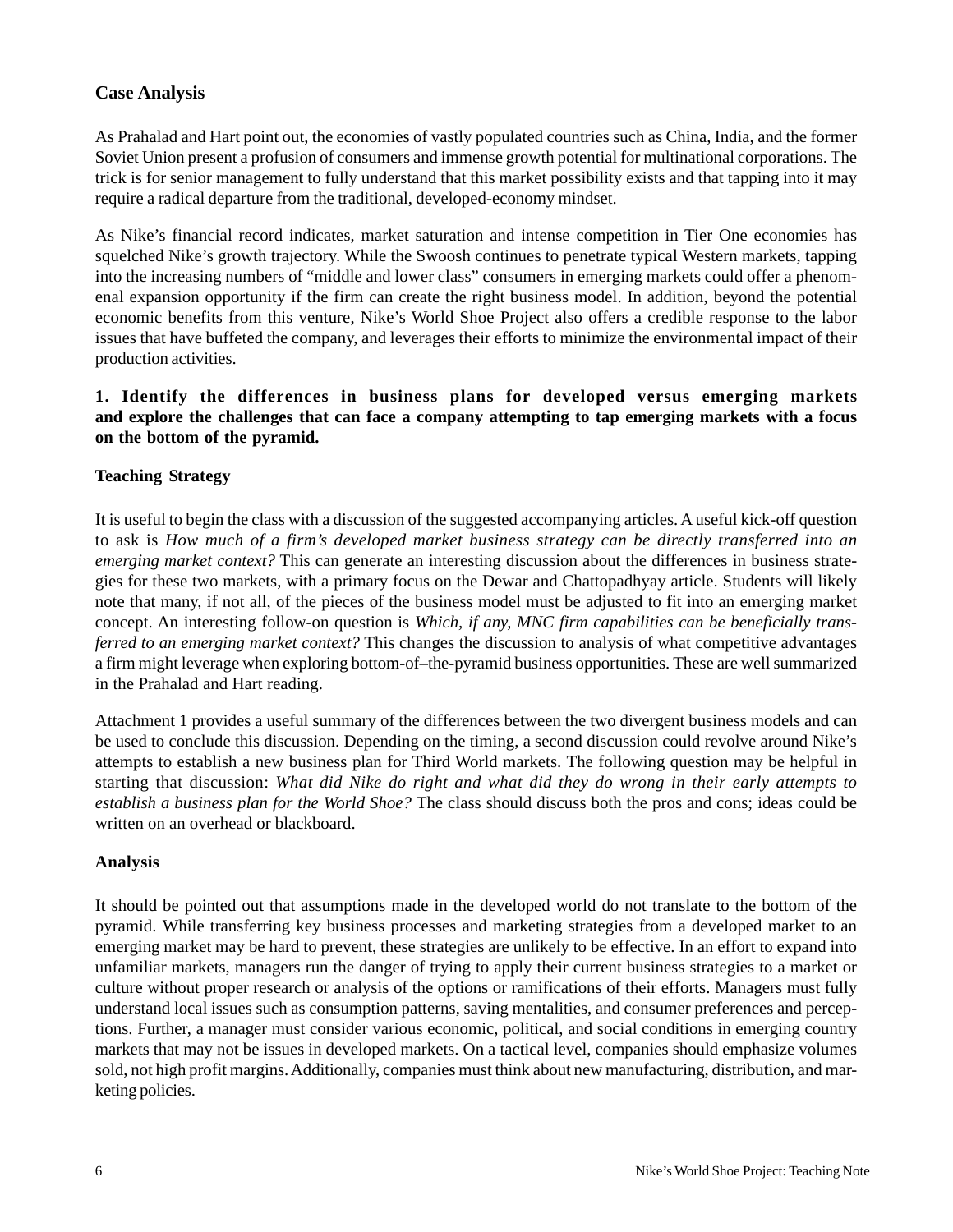On the optimistic side, it appeared that Nike management supported the foray into emerging markets. For one, a task force was created to analyze the new market opportunities. Second, the task force at least recognized that a new business model needed to be created for these new markets. They understood that the products must be locally available and affordable and understood that following a "local-for-local" sourcing and manufacturing principle would help accomplish these goals. Additionally, the design-for-manufacture concept allowed Hartge and Gajowskyj to produce a shoe that was low cost and locally relevant, as they had buy-in from local factory workers and also some athletes. Additionally, the shoes were meant to last through several "seasons," and consumers presumably would feel they were purchasing a durable product that would not need to be replaced as frequently. (Nike usually produces products for three seasons a year, encouraging frequent purchases by consumers in developed markets.)

Nonetheless, there are several holes in this plan. First, the Emerging Market Task Force's existence ended when Hartge came on board in 1998 as the first Director of Emerging Market Footwear. There was no continuity between the plans drawn up by the task force and Hartge's tenure. Second, the task force only made changes to its existing manufacturing operations. Limited thought was put into new channel partners or distribution systems. Additionally, local competition was more intense than expected, and Nike had no special marketing or advertising plan to compete against Li Ning or counterfeiters. Finally, the new business plan overlooked some crucial factors. First, corporate profit margin expectations were held constant, forcing the low-cost products into a higher retail price bracket. Given the high margin expectations, the World Shoes were overpriced relative to local products. Lastly, Nike did not seem to recognize that in successfully crafting this business plan, the resulting expansion of the World Shoe Project offered a way to proactively counter some of the arguments of the labor protestors.

#### **2. Offer the students a better understanding of the potential internal constraints and need for a new business model when exploring emerging markets in developing countries.**

#### **Teaching Strategy**

After the students gain an understanding of the differences between a developed versus an emerging market business plan and fully explore Nike's strengths and weaknesses, the discussion should turn to how Nike should proceed. This discussion can follow the 5-minute huddle in which the teams are considering the question: *What should Tom Hartge recommend to senior management regarding the World Shoe?* Key areas that should be explored in this discussion include the following:

- Creating an effective organizational form
- Creating a new business model
- Distribution and retail networks
- Production capability
- Customers/marketing
- Pilot programs

Potential recommendations that can be discussed include placing the World Shoe Project into a separate business unit, developing a new business model through changes in distribution, pursuing new production and marketing strategies, and running pilot programs in markets yet to be penetrated by Nike. Student analyses should be tracked on the blackboard or overhead, using Attachment 2 as a structure and template for recording their suggestions. Attachment 3 can be used at the end to present a possible alternative strategy for pursuing the World Shoe Project.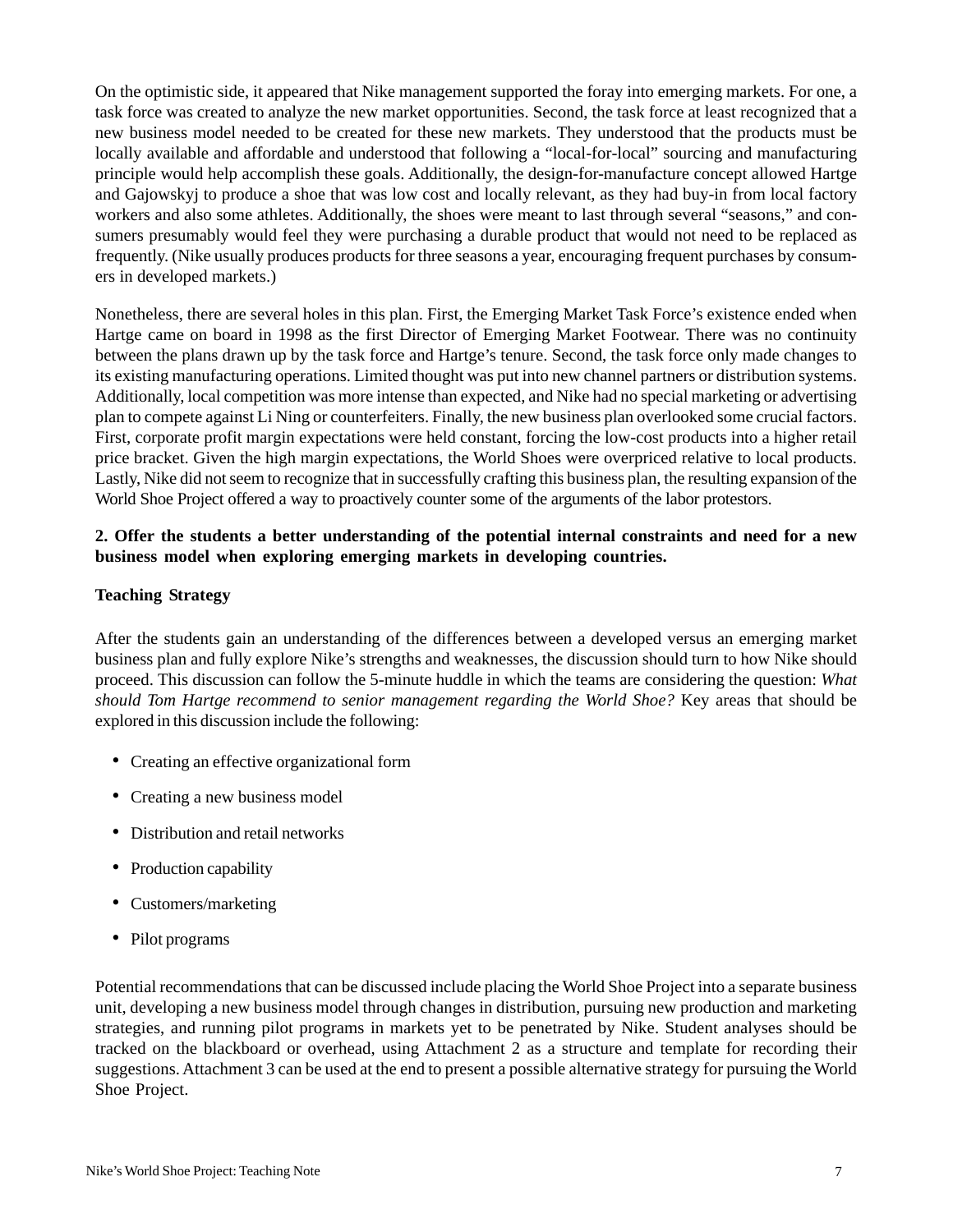## **Analysis**

# *Creating an Effective Organizational Form*

Questions to further this portion of the discussion include:

- 1) Should this be a separate business?
- 2) Who should manage this venture?
- 3) What should the relationship be between the World Shoe Project and Nike headquarters in the United States?
- 4) Should the World Shoe be managed by local Nike subsidiaries?

A disruptive project such as this must have autonomy and the necessary resources to be successful. Although a \$9 billion company, Nike has yet to devote full attention or resources to the project beyond two full-time staff. Greater support and independence is needed in order to allow this project to blossom into a profitable business venture. By providing greater autonomy to this business (yet keeping it under Nike's name), the World Shoe would reap the benefits of Nike's global brand image and high quality, but would have the flexibility to specifically respond to its emerging market needs. However, de-coupling the business would likely raise concerns about "maintaining the brand." Even if a separate business unit is not created, the venture needs to have the authority to develop manufacturing, distribution, and marketing campaigns that are all geared towards the World Shoe business—not simply incrementally changed from Nike's typical developed world model.

# *Creating a New Business Plan*

The concept of the World Shoe goes against the developed world model that Nike has successfully used for three decades. But if Nike truly wants to tap into the emerging markets in developing countries, incremental changes to a current business model will not suffice. Doing business in emerging markets demands a completely new way of thinking, and requires adapting to competition and local conditions. Nike must create a completely new model. The following questions and analyses may be useful in guiding the discussion about the new business plan:

- What should the metrics be for success?
- What are appropriate sales and profits goals, and what sort of a timeframe should be used to evaluate the project?
- From where should project managers be recruited?
- How should these managers be compensated?
- What type of partnership should the venture pursue?

One of the most competitive and critical pathways to high market share in China is price. As a "project" of Nike corporation, World Shoe cannot price its products competitively. Instead, prices need to be established from the perspective of local consumers' purchasing power. One study found that the number of consumers in the \$10,000 to \$40,000 annual income range in China is less than 3 million using market exchange rates, but over 80 million at PPP rates.<sup>1</sup> Thus, for Nike to capture the bottom-of–the-pyramid consumer, they must price the World Shoe in the context of PPP—not simply based on cost plus margin. This same pricing logic needs to dominate marketing programs and drive product, packaging, and distribution decisions. As a separate or highly decentralized business, the World Shoe should have more control over its prices than it does under Nike's pricing formula.

We suggest that success be based on volumes sold (obviously with some regard to costs), and that this yardstick be used to determine compensation of managers (a mix drawn from both the local and international level). World

<sup>1</sup> Dawar, Niraj, and Amitav Chattopadhyay, "Rethinking Marketing Programs for Emerging Markets," Working Paper 320, June 2000.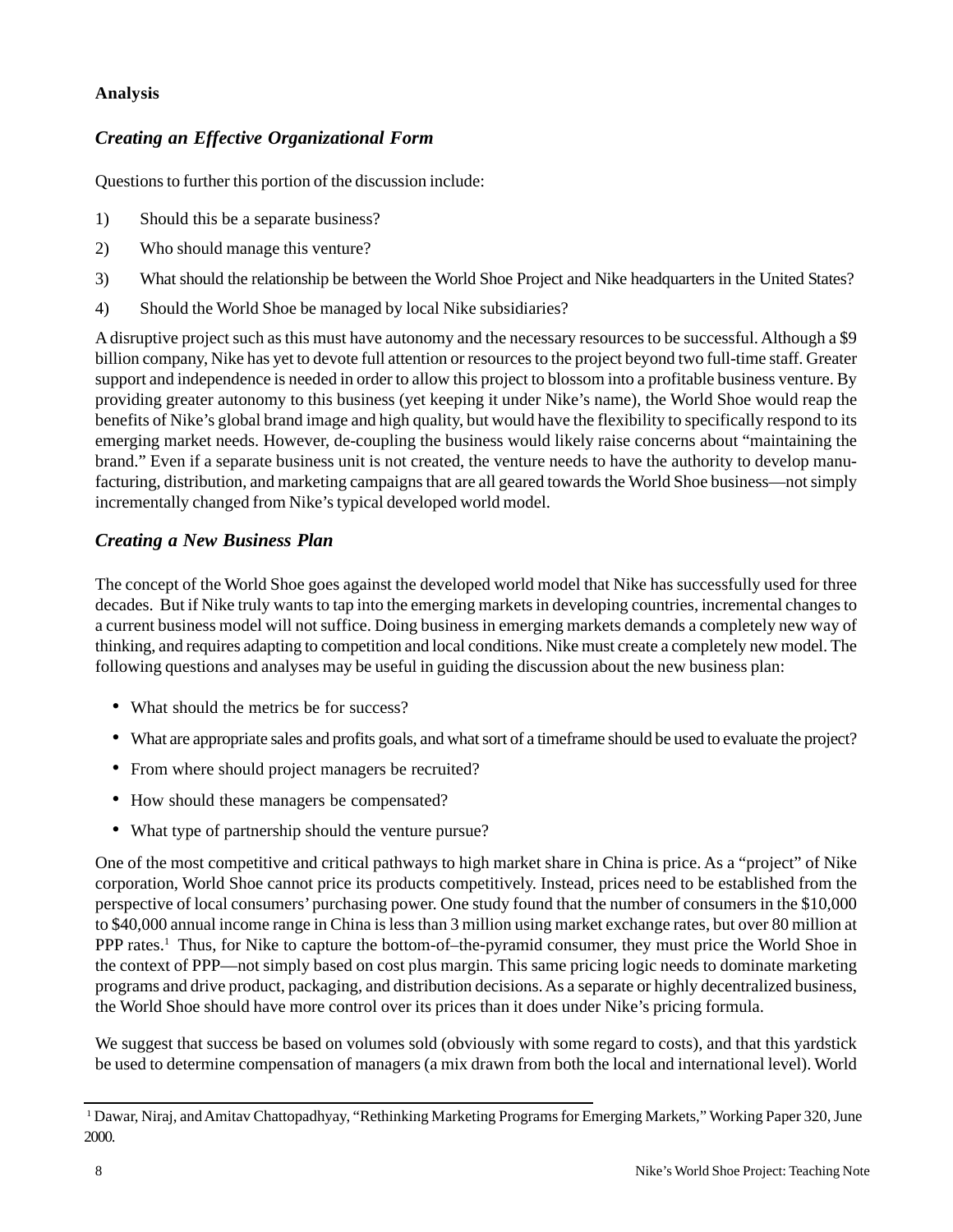Shoe managers should be focused on Nike's stated goal of maximizing the number of shoes sold instead of margins. While Nike is currently producing and selling just a small number of shoes per year, as an independent business, the volume goals could be pushed upward, stimulating growth of higher volumes. In fact, the World Shoe Project in its current form may "under challenge" the organization. The enterprise may benefit from having "stretch" goals, such as 50 million pairs sold annually in China by the year five. A business goal of this size can attract both management attention and corporate resources, and would clearly require a new business model, since production targets could not be reached through incremental production from existing contract factories. This could be an important leverage point for moving the venture forward since it would also be an important contribution to solving Nike's corporate growth problems.

To achieve these goals, Nike will want to think closely about both its management team and potential partners. As the local-for-local manufacturing strategy demonstrated, having a multinational team can capture both firm-specific and local knowledge. This concept should be transferred to the business model development and implementation. To fully take advantage of local knowledge, Nike may want to consider partnering with (or purchasing) one or more local organizations. These could include local competitors such as Li Ning, international shoe manufacturers such as Bata, or even some of the local counterfeiters, who clearly have an efficient manufacturing and distribution network. In all cases, however, Nike must be careful to ensure that its labor code of conduct is not violated. Otherwise, the firm will face significant pressure from the international non-governmental organization (NGO) communities. In fact, Nike may also want to consider developing partnerships with NGOs.

## *Distribution and Retail Network*

Effective distribution through a broad retail network is critical to the World Shoe's success. Questions to prompt a more in-depth discussion of this subject could include *How can Nike best access existing in-country distribution channels?* and *What creative new marketing methods could Nike use to enhance the distribution and purchase of their World Shoes?*

The discussion around these questions could include researching local distribution channels and developing a better understanding of what Li Ning and other local competitors use to distribute product (especially in rural areas). Further discussion of the exploration of joint ventures and partnerships with local distributors or large multinationals could ensue. For example, could Nike partner with The Coca Cola Company to distribute footwear and soda simultaneously? Additionally, the idea of "Nike Mobiles" could be discussed. In reality, managers in Thailand actually adopted this idea and used a large bus to distribute and advertise the World Shoe throughout Thailand. Although this may seem an odd marketing or distribution channel in a developed market, it met with success in Thailand. Another potentially creative distribution concept is the implementation of traveling sales people, similar to Avon's use of "Avon Ladies." Representatives could travel throughout the rural areas carrying World Shoes and a specific marketing message to bring to retailers and customers. Currently, Nike has a technical sales training program, dubbed Ekin. (Nike spelled backwards.) This program could be expanded to include developing market field offices.

# *Production Capacity*

Questions to provoke discussion could include the following *Should Nike use existing factories to manufacture the World Shoe? What are the incentives for existing manufacturers to produce this shoe? Should Nike develop dedicated facilities that are local and scalable?* Discussions could include using smaller rural plants that are scalable and continued local sourcing. By using plants in rural regions throughout China, where possible, the World Shoe would be in closer proximity to the rural consumer and the distribution problem would be eased. In addition, Nike would also be able to increase the job opportunities in these regions, creating pockets of income in rural areas and increasing local PPP. (See below for further explanation.)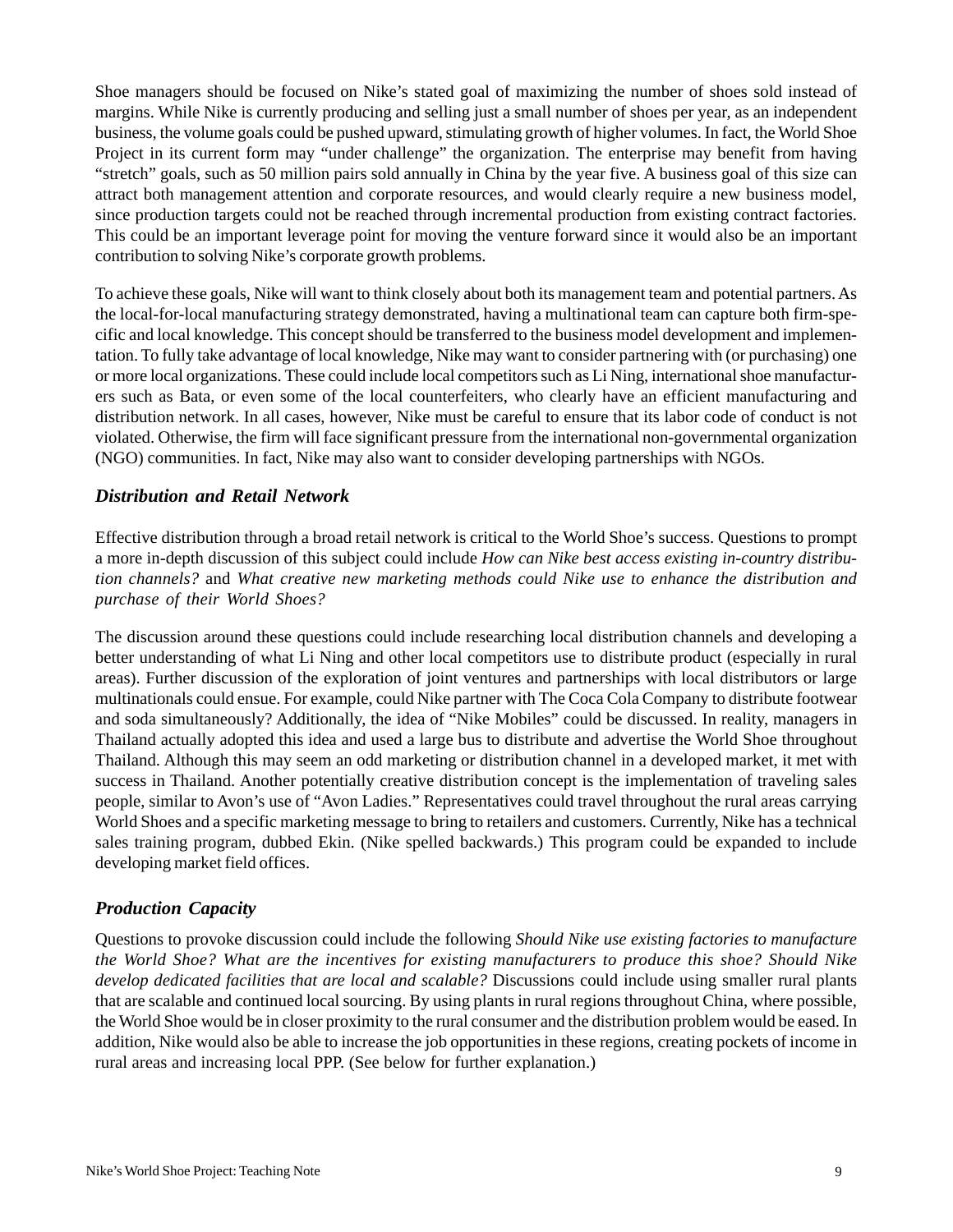# *Customers/Marketing*

Specific marketing plans for emerging markets must be developed at the local level. Nike must focus on where their target consumer actually shops and what their buying habits are. Sales processes and marketing practices in emerging markets cannot simply be transferred from developed to emerging markets. Emerging market environments are characterized by (1) low per capita income and the subsequent impact on consumer behavior, (2) immense variability in consumers and infrastructure, and (3) relative cheapness of labor.<sup>2</sup> These factors must be considered in identifying the target customer, determining what prices to charge, and evaluating how to best reach that segment.

One core challenge Nike must face is identifying who its target customers are for the World Shoe line. There may be confusion in the minds of consumers (and retailers) regarding what Nike "stands for" in China: making highquality athletic footwear sold at a premium to world-class athletes, or making a "world shoe" affordable for any athlete. Can both of these visions coexist? To truly expand its playing field, Nike must find a way to provide a quality shoe to all athletes. Volume is the key to profitability for the World Shoe, so the company must find a way to get into a large number of semi-urban and rural retail outlets.

# *Pilot Programs*

To avoid the influence of existing corporate business models, Nike should consider World Shoe-type experiments in virgin markets. The company could initiate pilot programs, for example, in Latin American, the Indian subcontinent, or Africa. By selecting geographic locations where Nike does not yet have a presence, these ventures are much less likely to be influenced by existing practices. In these markets, they could approach local manufacturers (and counterfeiters) as potential partners. Additionally, Nike could team with an international manufacturer such as Bata, which has operations in multiple countries. Knowledge and experiences could be transferred among all the World Shoe ventures, an opportunity not available to local competitors. Corporate responsibility issues may emerge in these new markets, but with a minimal investment Nike could help bring local factories up to speed. By doing this, Nike not only increases their manufacturing base, but also enhances the spread of improved labor standards to areas that might otherwise go unnoticed.

## **3. Investigate the sustainability issues surrounding market entry into the bottom of the pyramid.**

## **Teaching Strategy**

Students should understand that this is not simply a business strategy case, but also a case of furthering sustainable enterprise business strategies, defined as simultaneous consideration of economic, social, and environmental performance. The major question to deliberate is *From society's point of view, why would we want Nike to win over its competition?* In other words, what is it about Nike, from a societal perspective, that makes it a better company than Li Ning or the counterfeiters? Student suggestions can be recorded using the model in Attachment 4.

<sup>2</sup> Ibid. p. 4.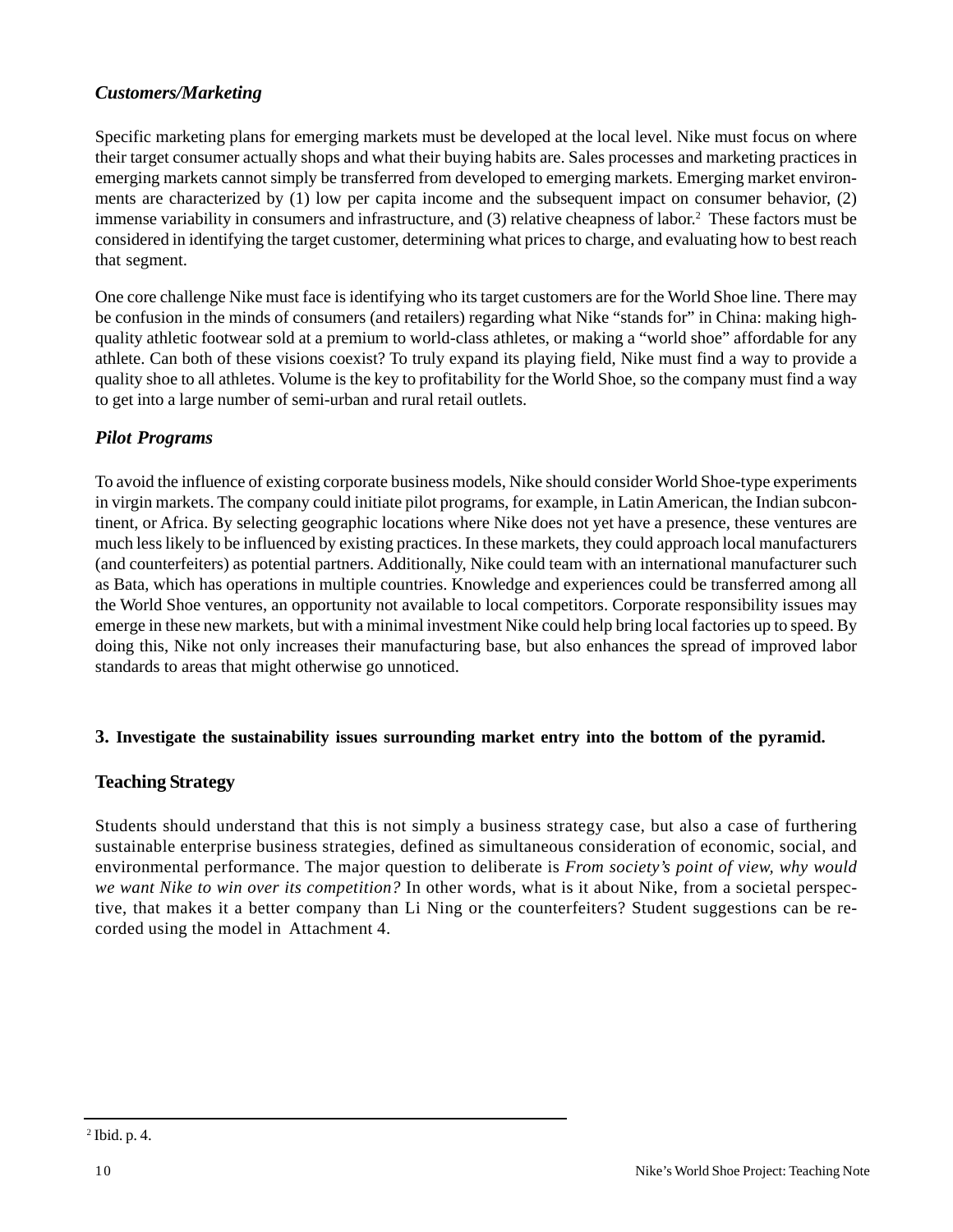#### **Analysis**

As suggested above, the World Shoe Project can provide a growth platform for Nike. In addition, local economic benefits can be realized. For example, by operating manufacturing facilities in rural areas, Nike will create jobs in local communities. This influx of jobs and money can help stimulate economic development in these regions and increase the local standard of living. Additionally, Nike is producing a more durable and better quality product than its competitors. The cost to the consumer, when considering the lifespan of the shoes, is lower for Nike's products than for its competitors.

Socially, Nike's success over its competition would lead to broader application of the company's stringent labor code of conduct. After realizing that poor labor practices can damage its image, Nike is adamant about striving towards socially responsible labor practices. Furthermore, developing local partnerships with NGOs and external auditors can help the spread of these practices throughout China. Thus, the more factories that come under Nike's standards, the better. When Nike has looked into acquiring other shoe companies or facilities, they have found that there are still many that operate what critics would call "sweatshops." Nike will not (and cannot afford) to tolerate this.

Nike has demonstrated a conscientious approach to minimizing the environmental impacts of its operations. The company has made strides to reduce the toxins and solvents in its products through the use of "friendlier" products such as water-based adhesives. The company also is trying to reduce the waste it produces. A number of sustainability projects are underway and continuation of the World Shoe Project would further promote some of these initiatives (for example, design for manufacture and tessellation). In addition, Nike can help manage its impact on waste by producing a more durable shoe that has to be purchased less frequently, meaning fewer shoes are thrown away.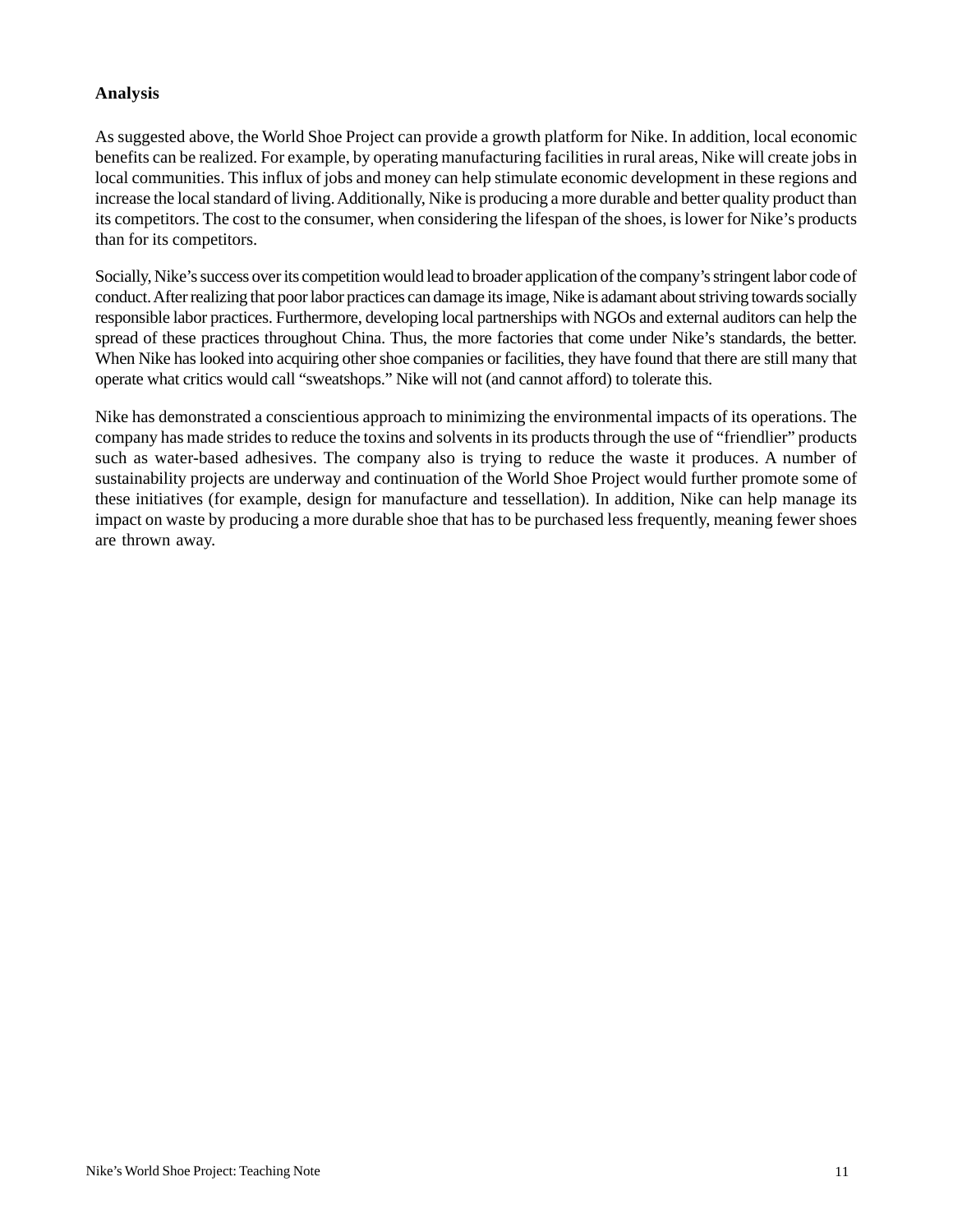3 **Attachment 1**

# **"Developed" Market versus "Emerging" Market Business Models**

| "Developed" Market Business Model | "Emerging" Market Business Model |
|-----------------------------------|----------------------------------|
| -Rapid innovation                 | -Durability                      |
| -Obsolescence                     | -Consistency                     |
| -Fine segmentation                | -Coarse segmentation             |
| -High margins                     | -High volume                     |
| -Labor efficiency                 | -Capital efficiency              |
| $-M$ ass media                    | -Direct selling                  |
| $-Top$ down                       | -Bottom up                       |
|                                   |                                  |

<sup>3</sup> Source: company document.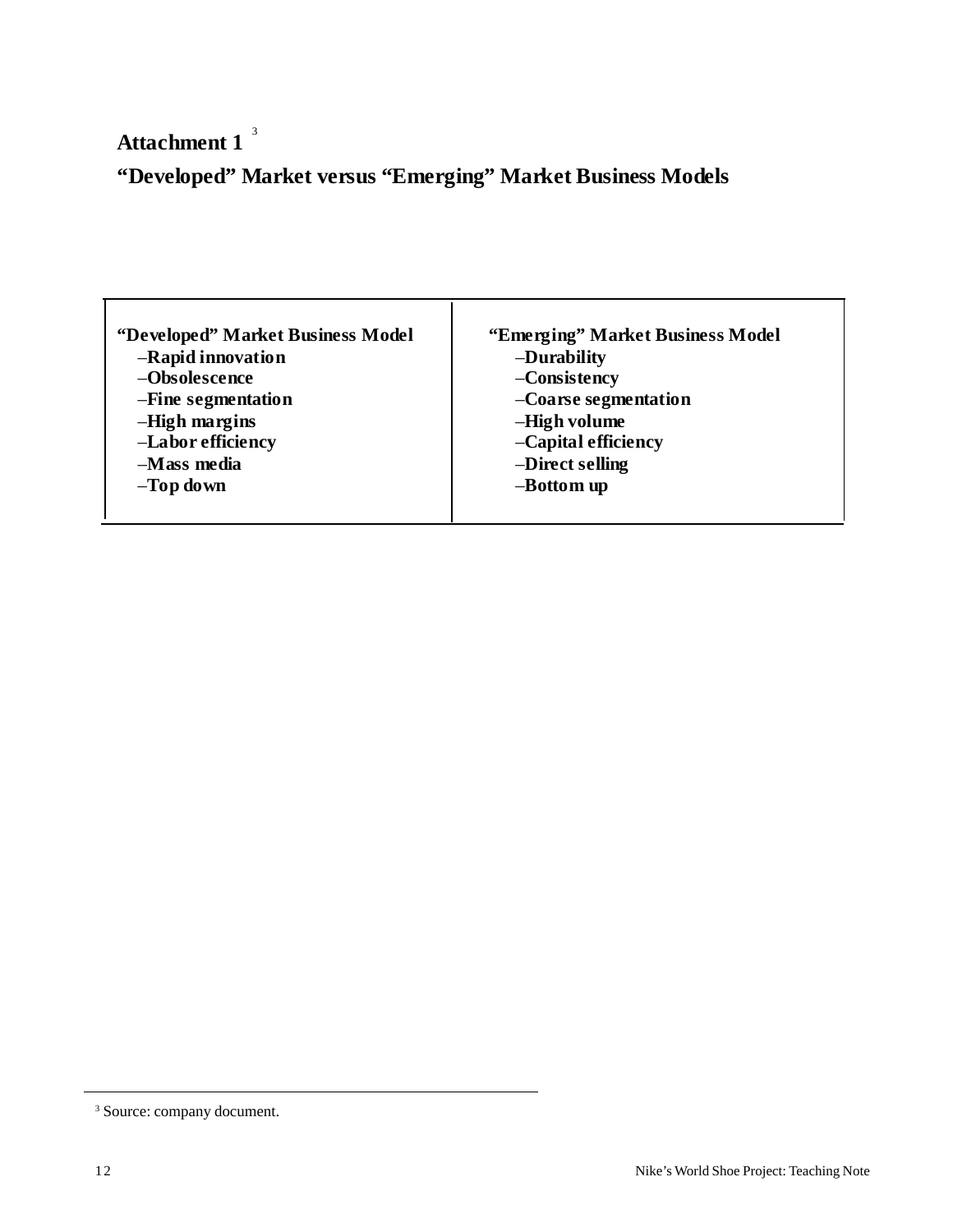# **Attachment 2** 4 **Board plan: Categories for Discussion on Strategy**

**Target Market** -Tier Three? BOP? Urban/Rural

**Product Focus -**Series 100? Series 400?

| Production          | <b>Price</b>                | <b>Place</b>            |
|---------------------|-----------------------------|-------------------------|
| -In-line factories? | -Corporate pricing formula? | -Existing distribution? |
| -Local factories?   | -Lower margins?             | -How reach BOP?         |
|                     |                             |                         |

-Li Ning? Counterfeiters? **-**Second-tier brand? -Aggressive goals? -Bata? Coke? -Nike mobile? -50 million pairs?

-Local sales force? -\$1 billion sales?

# Partners **Promotion** Promotion Goals/Metrics

**Triple Bottom Line** -Why would we want Nike to win? -See Attachment 4

**Need: Set up as separate venture with business model focused on the BOP**

4 Source: company document.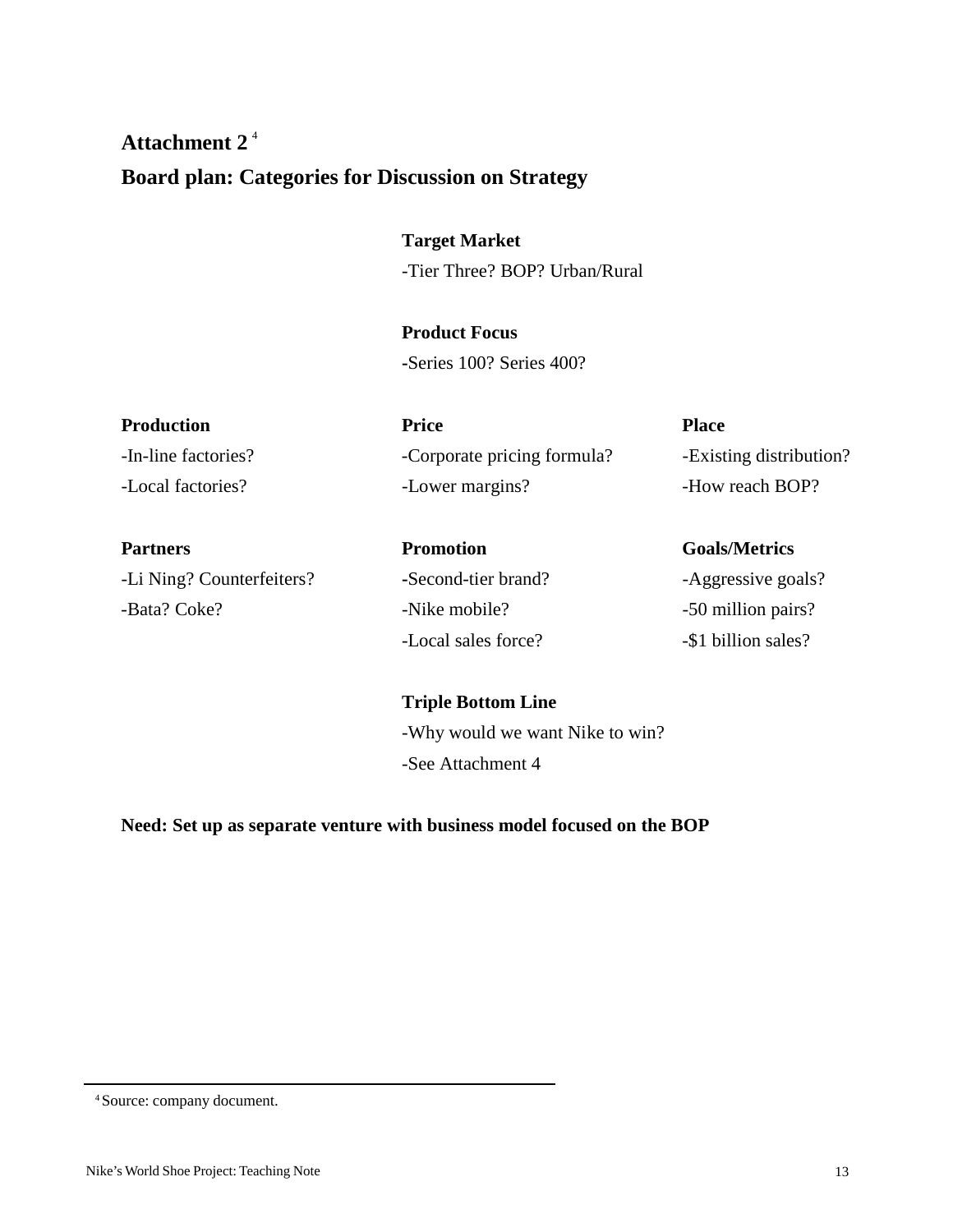# **Attachment 3** 5

# **Potential New Business Model Strategy and Design**

# **Strategy:**

- Design whole new business model for the World Shoe focused on underserved rural markets in the developing world
	- ♦ Requires up-front investment
- Initiate pilot(s) as far away from Nike's existing business as possible
	- ♦ For example, Latin America, India, Africa
	- ♦ Begin with existing technology, transition to disruptive innovation
- Establish as a separate business experiment with aggressive goals for growth and profitability over a 5- to 7-year time horizon
	- ♦ For example, \$1 billion in revenue, \$250 million in profit within 5 years

# **Design:**

- Target market: Rural poor athlete
- Product focus: Series 100 or new brand
- Pricing: \$8 to \$10 (20% to 25% gross margins)
- Production: Dedicated local factories (code of conduct)
- Distribution: Rural retail outlets
- Promotion: Nike Mobiles, sales force
- Potential Partners: Li Ning, Bata, counterfeit producers, Coke
- Triple Bottom Line: Functionality and durability, environmental footprint, labor standards

<sup>5</sup> Source: company document.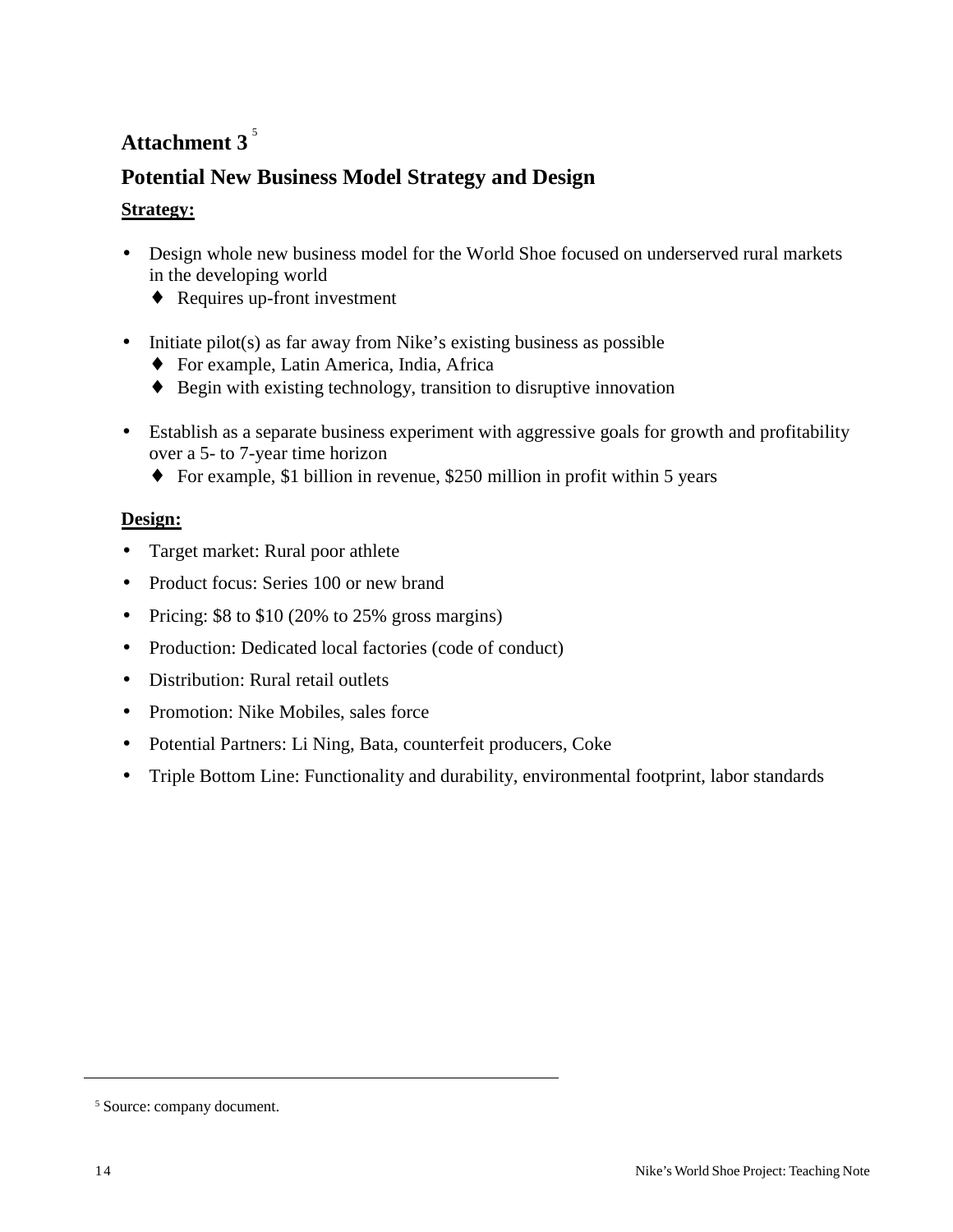# **Attachment 4** 6 **Sustainability Triangle**



6 Source: company document.